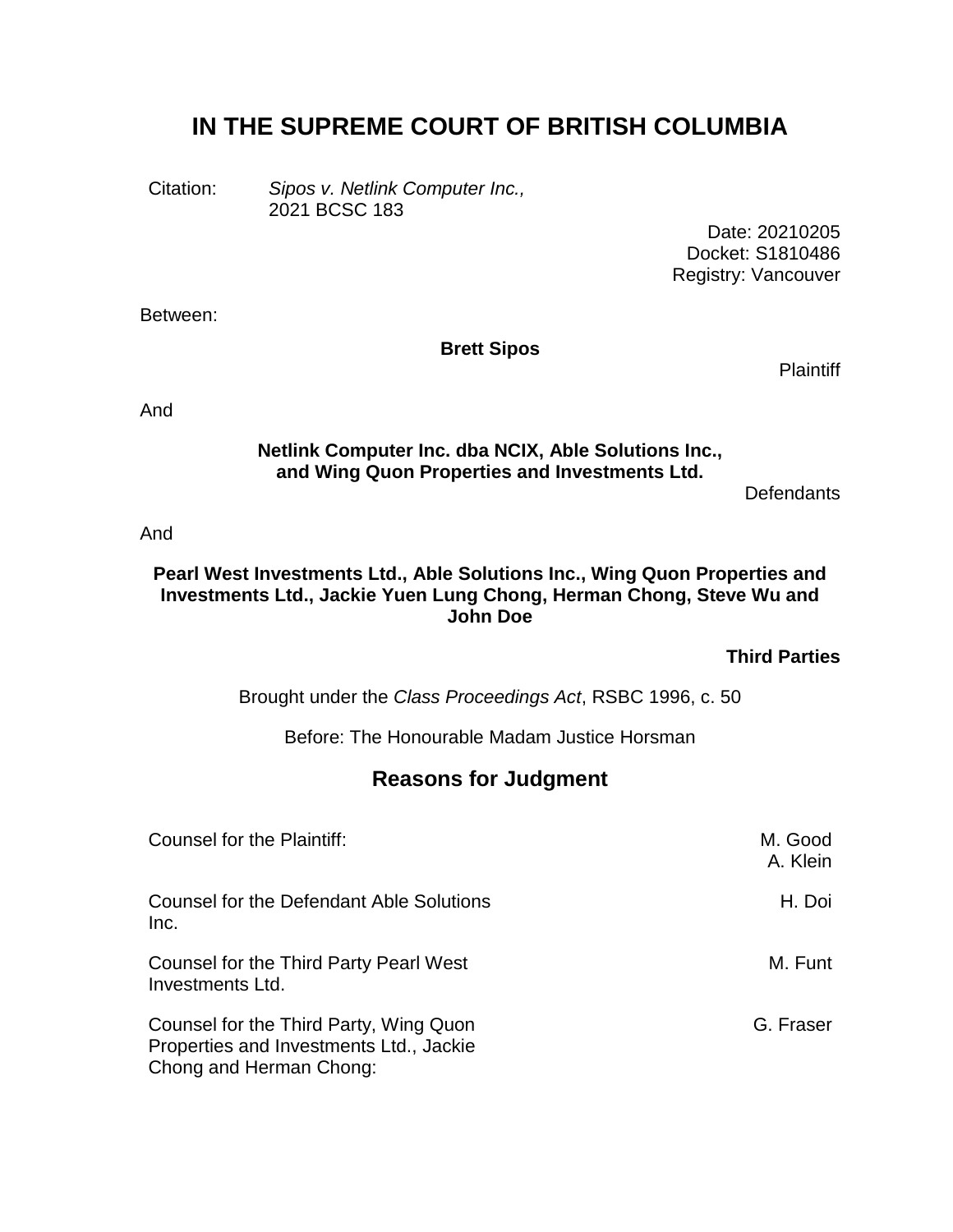Place and Date of Hearing: Vancouver, B.C.

Place and Date of Judgment: Vancouver, B.C.

January 20, 2021

February 5, 2021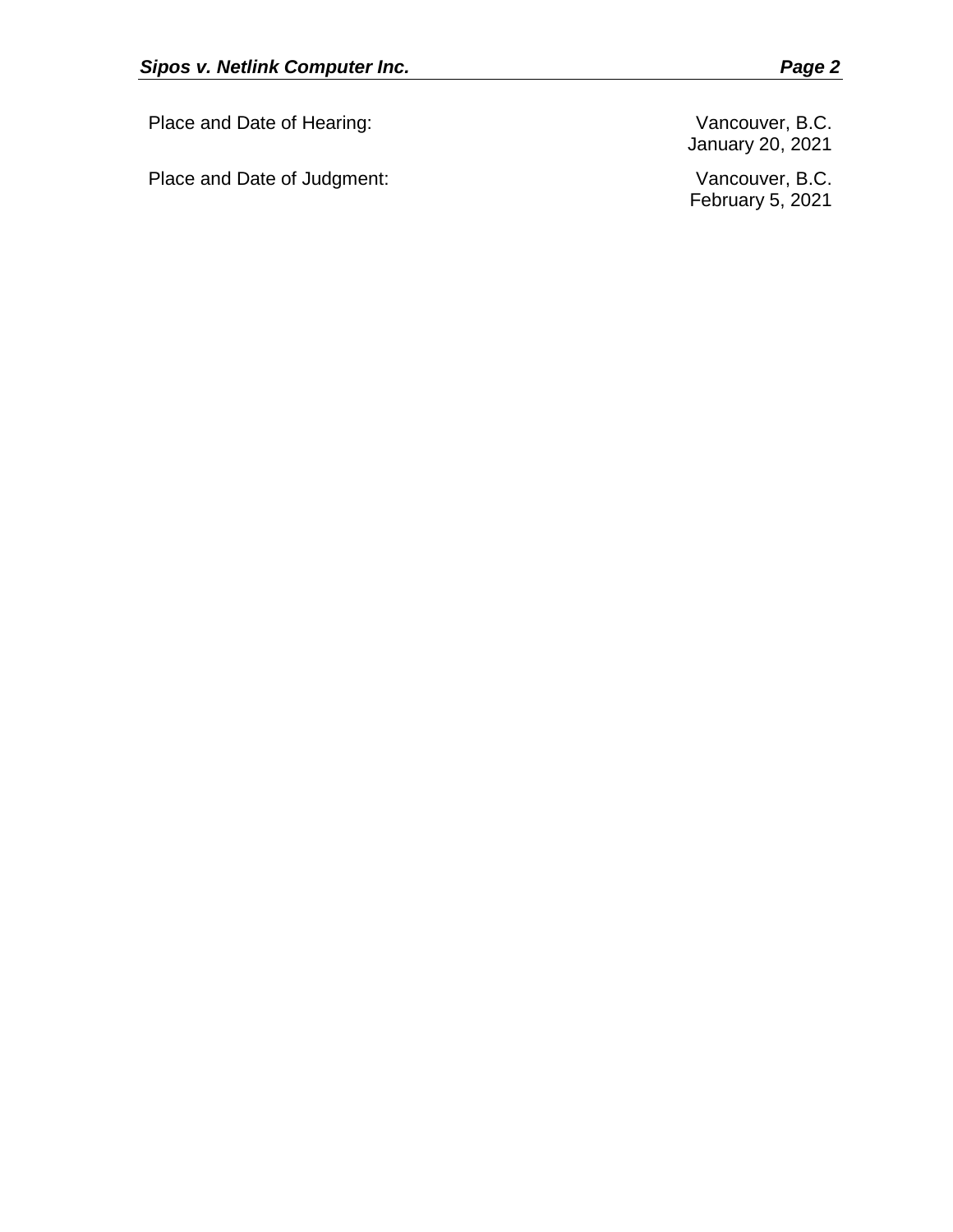## **INTRODUCTION**

[1] The plaintiff applies for the following relief pursuant to the *Class Proceedings Act*, RSBC 1996, c. 50 [*CPA*]:

- i. an order certifying the action as a class proceeding, by consent;
- ii. court approval of a settlement agreement;
- iii. court approval of class counsel fees and disbursements, and an honorarium for the representative plaintiff;
- [2] The orders sought by the plaintiff are not opposed.

## **BACKGROUND**

[3] This action concerns an alleged data breach at the defendant Netlink Computer Inc. dba NCIX ("Netlink"). Netlink was bankrupt at the time of the material events alleged in the notice of civil claim and was under the administration of The Bowra Group Inc. ("Bowra") as the trustee in bankruptcy. It is alleged that the private information of customers and employees of Netlink was disclosed to third parties without their consent in the course of the sale of Netlink's assets.

[4] In September 2018, Klein Lawyers LLP and Mathew P. Good Law Corporation ("Class Counsel") filed two actions in relation to these events. In the present action (the "*Sipos* action"), the plaintiff sought to represent a class of former employees of Netlink who suffered the alleged privacy breaches. In a related action, SCBC Action No. S-1810304 (the "*Warner* action"), the plaintiff sought to represent a class of former customers of Netlink. The underlying claims in the two actions are identical.

[5] In October 2018, Class Counsel sought leave in the bankruptcy proceeding to pursue a claim against Bowra. The application was refused: *Netlink Computer Inc. (Re)* 2018 BCSC 2309, as was an application for leave to appeal the refusal of leave: 2019 BCSC 283. Class counsel paid Bowra's costs arising from these applications in the amount of \$3,790.84.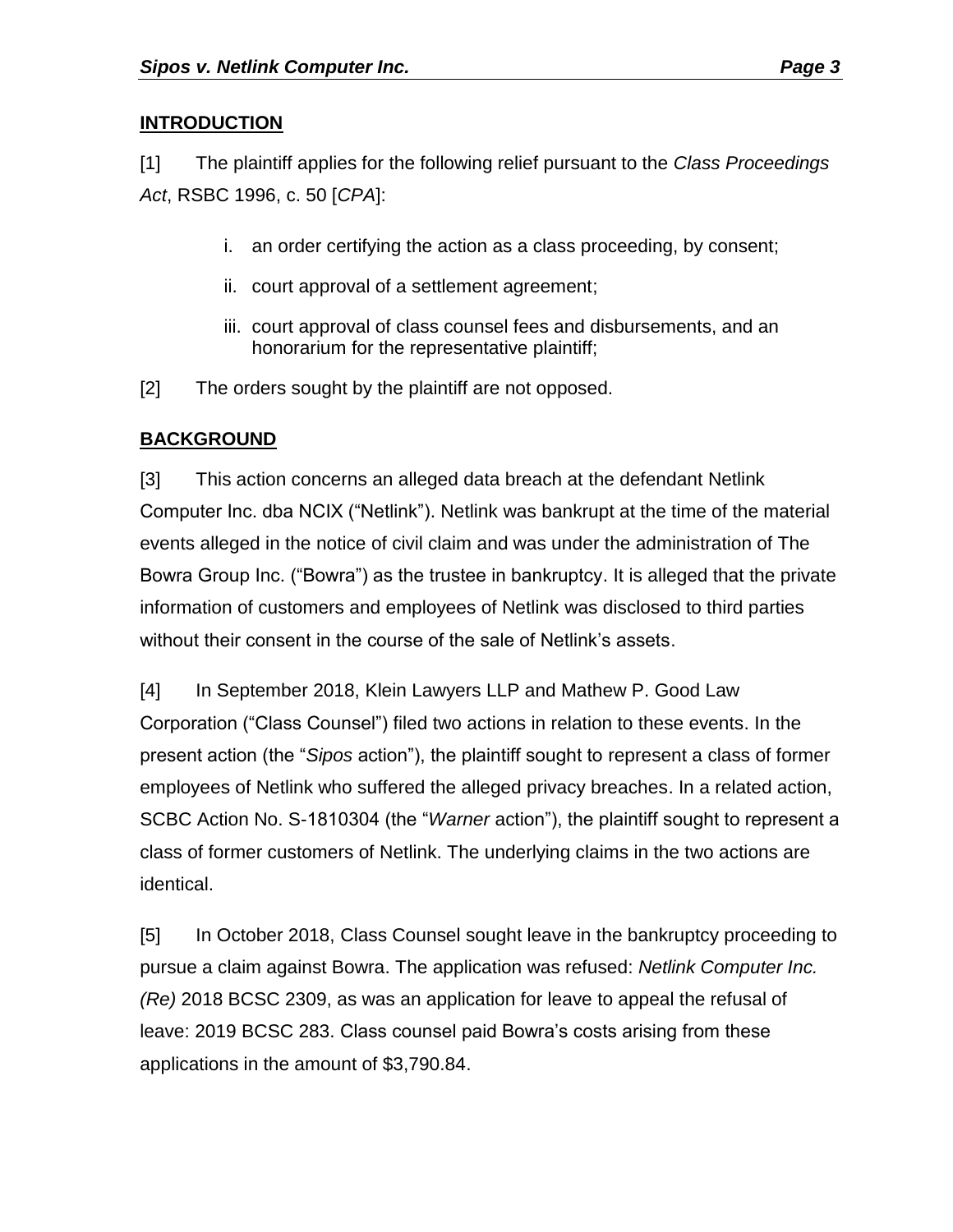[6] The *Warner* action was drafted, filed, and prosecuted by Class Counsel up until November 2019, when a falling out occurred between Mr. Warner and Class Counsel. Mr. Warner filed a Notice of Intention to Act in Person and later appointed new counsel. No steps have been taken in the *Warner* action since the change in counsel.

[7] The *Sipos* action, by contrast, did move forward. Various responses to civil claim and third party notices and responses have been filed. Class Counsel have carried out factual investigations including retaining an expert to conduct a forensic examination of computer hardware and interviewing non-party witnesses. In January 2020, Class Counsel delivered comprehensive certification application material to the defendants and third parties.

[8] A mediation was subsequently conducted pursuant to a Notice to Mediate served by the plaintiff. The plaintiff, defendants, and third parties reached a comprehensive settlement in October 2020, subject to court approval. The settlement includes the following terms:

- i. The defendants and third parties will, severally, make a full and final payment in the total amount of \$350,000 in exchange for a release of all claims;
- ii. A distribution protocol will be established to compensate class members with substantiated claims, to be administered by Class Counsel;
- iii. Any funds remaining on the conclusion of the administration will go cy-pres to the Law Foundation of British Columbia;
- iv. The defendants and third parties will consent to the certification of the *Sipos* action;
- v. As part of a consent certification application, the defendants and third parties will consent to the amendment of the Further Amended Notice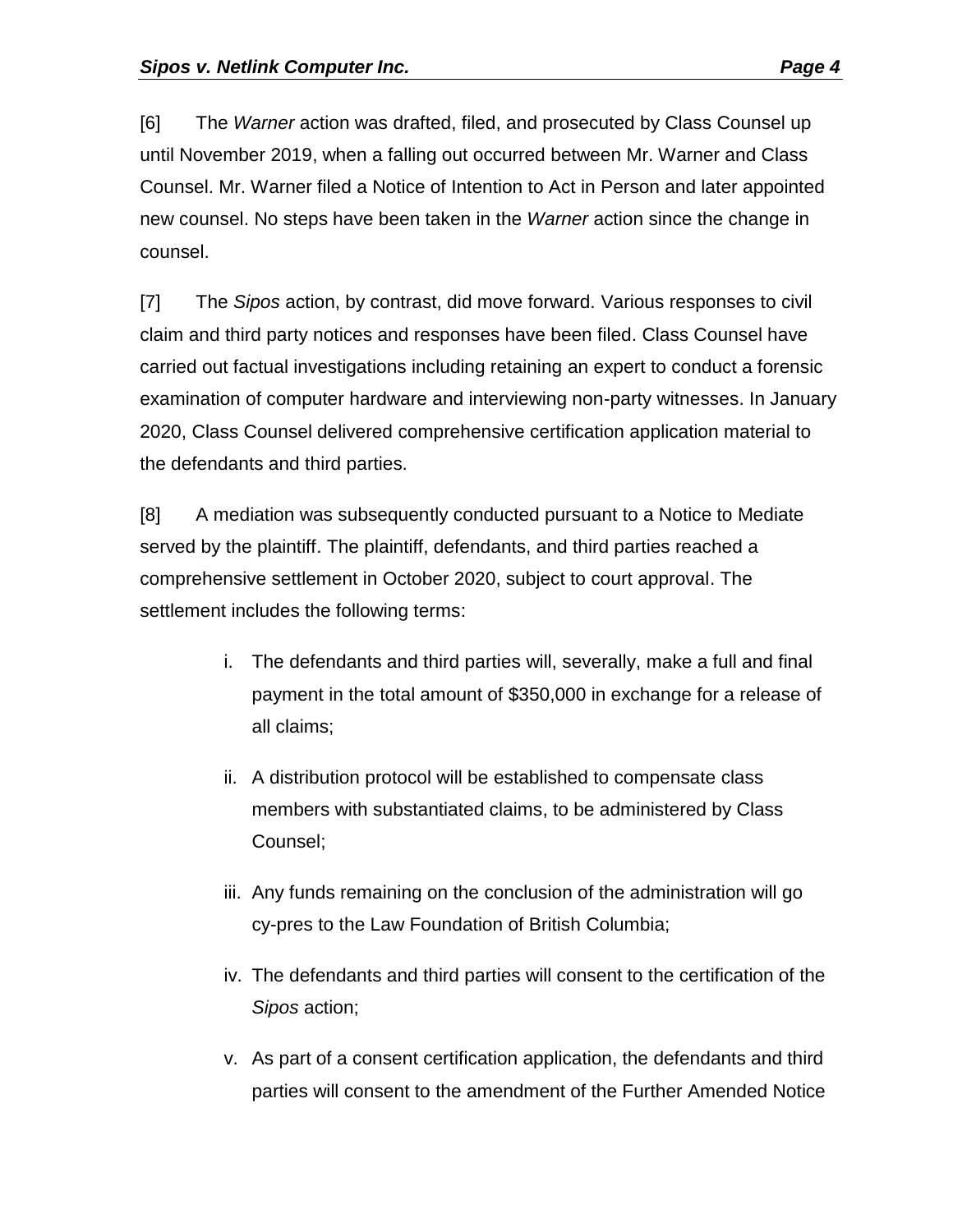of Civil Claim in the *Sipos* action to include claims advanced in the *Warner* action;

vi. Class Counsel will obtain a stay of the *Warner* action.

[9] Mr. Warner, through counsel, filed an application response to the present application which indicates his consent to all orders sought, including an order staying the *Warner* action.

#### **ISSUE 1: CERTIFICATION OF THE ACTION**

#### **Amendment of the pleading and stay of the** *Warner* **action**

[10] The plaintiff seeks to certify, by consent, a class action on behalf of all customers and employees of Netlink. The proposed class definition presumes that the plaintiff is given leave to amend his Further Amended Notice of Civil Claim, filed March 13, 2019, as set out in the proposed Second Further Amended Notice of Civil Claim. The effect of the amendment is to combine the claims of former Netlink employees (the *Sipos* action) and customers (the *Warner* action) into a single claim.

[11] I am satisfied that it is in the interests of justice to grant the order sought by the plaintiff to amend his pleading as set out in the proposed Second Further Amended Notice of Claim and to order, pursuant to s. 13 of the *CPA*, that the *Warner* action is stayed. These orders are necessary to facilitate the settlement terms. All parties, including Mr. Warner, consent to the orders.

#### **The test for certification**

[12] I turn now to the application to certify this action as a class proceeding by consent. Section 4(1) of the *CPA* requires the court to certify a proceeding as a class proceeding if all of the following requirements are met:

- (a) the pleadings disclose a cause of action;
- (b) there is an identifiable class of 2 or more persons;
- (c) the claims of the class members raise common issues, whether or not those common issues predominate over issues affecting only individual members;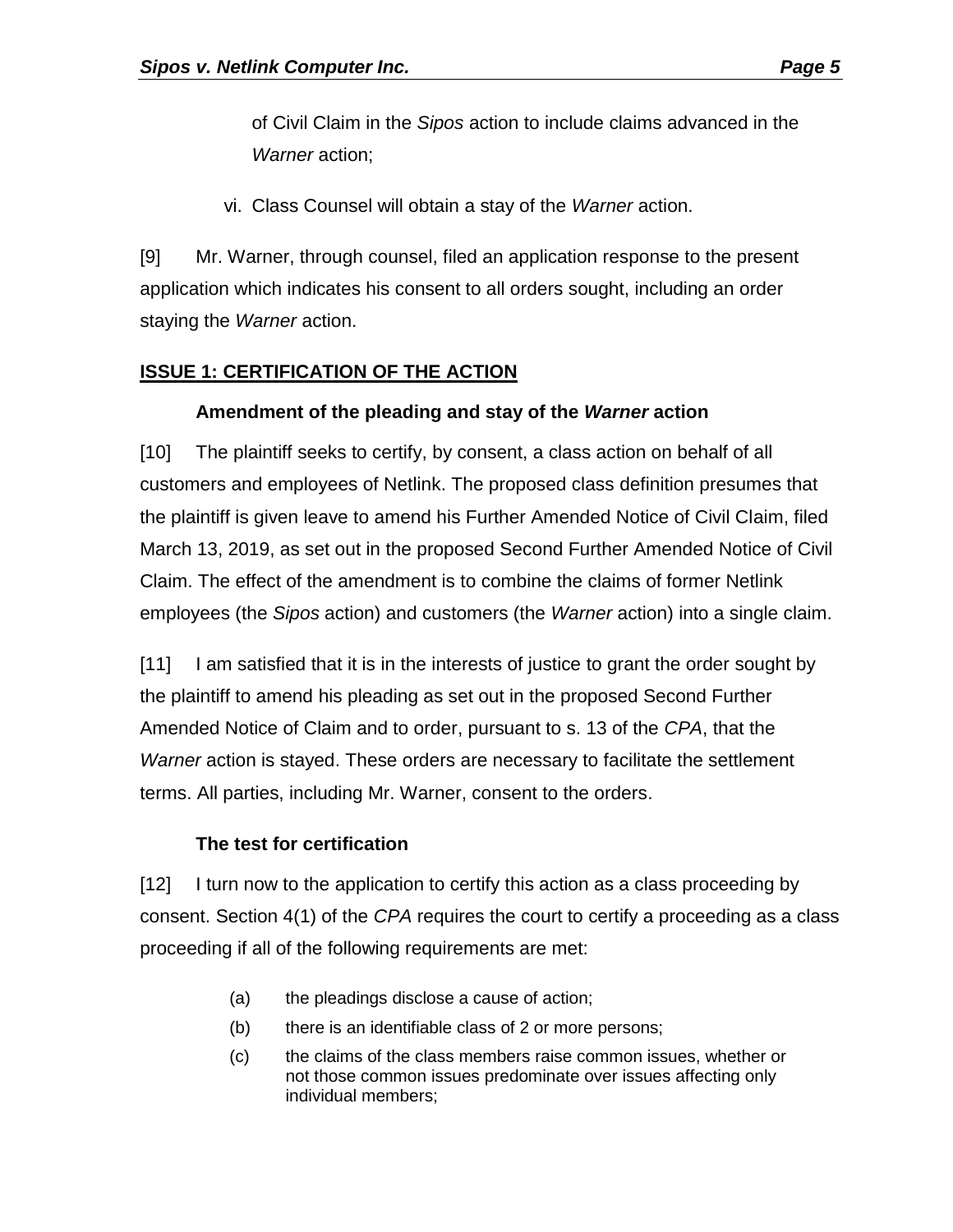- (d) a class proceeding would be the preferable procedure for the fair and efficient resolution of the common issues;
- (e) there is a representative plaintiff who
	- (i) would fairly and adequately represent the interests of the class,
	- (ii) has produced a plan for the proceeding that sets out a workable method of advancing the proceeding on behalf of the class and of notifying class members of the proceeding, and
	- (iii) does not have, on the common issues, an interest that is in conflict with the interests of other class members.

[13] The parties seek to certify the action as a class proceeding solely for the purpose of implementing the terms of their settlement agreement. The authority of the court to certify a claim for settlement purposes is well established: *Tietz v. BridgeMark Financial Corp.*, 2021 BCSC 25 at para. 20.

[14] I am satisfied the plaintiff has established that the requirements in s.  $4(1)(a)$ -(e) of the *CPA* are met. In particular, I conclude:

- i. Section 4(1)(a): the Second Further Amended Notice of Civil Claim discloses a clause of action. The plaintiff pleads breaches of the *Privacy Act*, RSBC 1996, c. 373, and also common law causes of action, including negligence, that are well established in law.
- ii. Section 4(1)(b): there is an identifiable class of two or more persons. The class definition permits the identification of class membership by stated, objective criteria. The plaintiff is a class member.
- iii. Section 4(1)(c): the plaintiff proposes to certify an issue as to whether the privacy of customers and employees was breached by the wrongful conduct of the defendants and third parties during the dissolution of NetLink. This issue is a suitable common issue for the purposes of a consent certification.
- iv. Section 4(1)(d): the preferable procedure criterion is viewed through the lens of the principal objectives of class proceedings. Certification of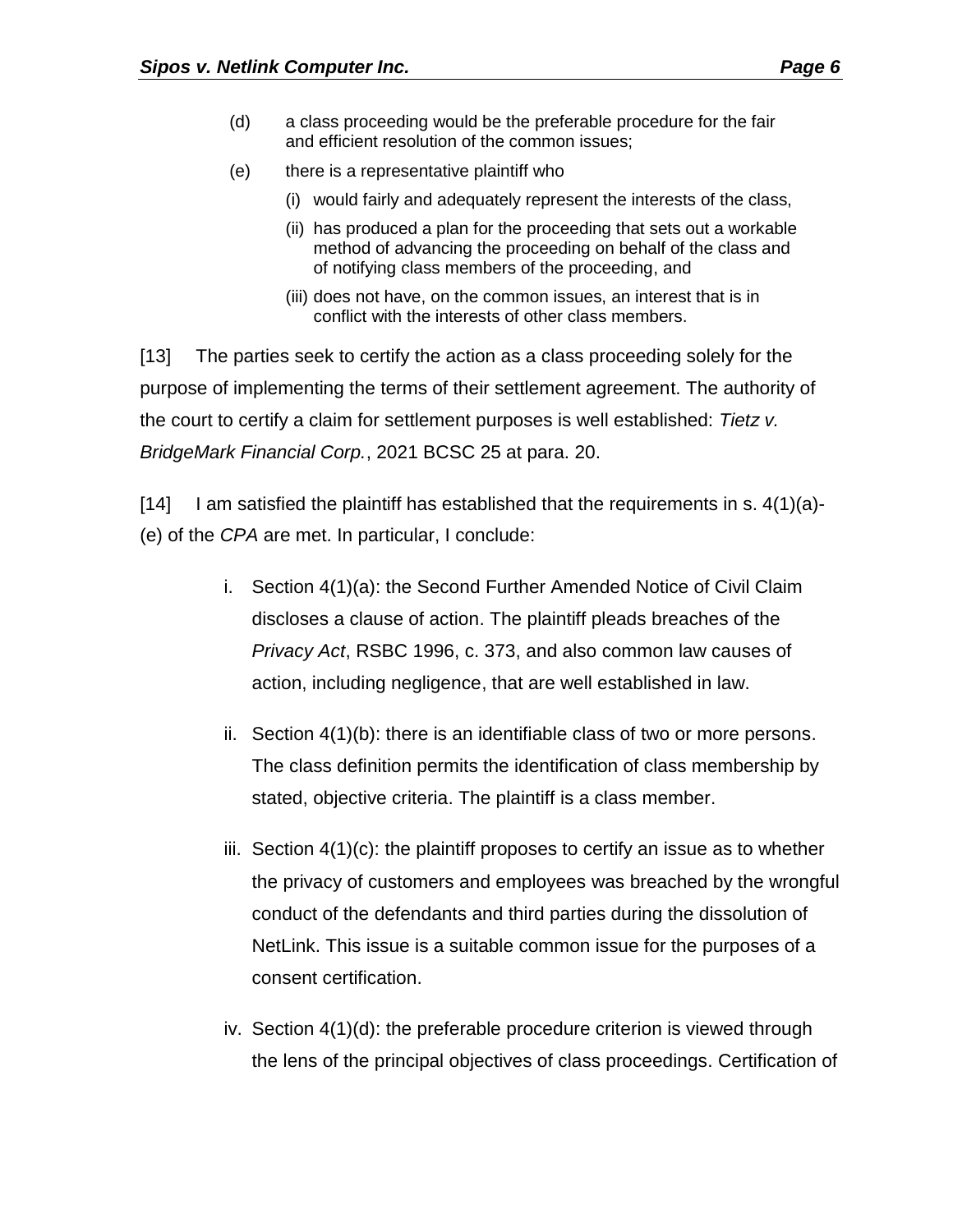this case as a class proceeding will facilitate the goals of access to justice, judicial economy, and behaviour modification.

v. Section  $4(1)(e)$ : the evidence supports that Mr. Sipos is an appropriate representative plaintiff, has no conflict of interest with class members, and has proposed a settlement that is a workable method of resolving their claims.

[15] Accordingly, I grant the orders sought by the plaintiff certifying this case as a class proceeding for settlement purposes, and appointing Mr. Sipos as the representative plaintiff.

#### **ISSUE 2: SETTLEMENT APPROVAL**

#### **Approval of the settlement**

[16] Pursuant to s. 35(1) of the *CPA*, a class proceeding may be settled only with the approval of the court and on the terms the court considers appropriate. Once approved, the settlement binds every class member who has not opted out or been excluded from the class proceeding.

[17] The *CPA* does not set out a test for settlement approval. The legal principles applicable to the approval of settlement are set out in *Bodnar v. The Cash Store Inc.*, 2010 BCSC 145 at paras. 17-21 [*Bodnar*], and may be summarized as follows:

- i. The standard for approval of settlement is whether, in all the circumstances, the settlement is fair, reasonable, and in the best interests of the class as a whole;
- ii. A class action settlement need not be perfect; rather the settlement must fall within a range or zone of reasonableness to be approved;
- iii. The court must consider the risks and benefits of continuing in the litigation, and also consider whether there are any disadvantages to the settlement that justify its rejection;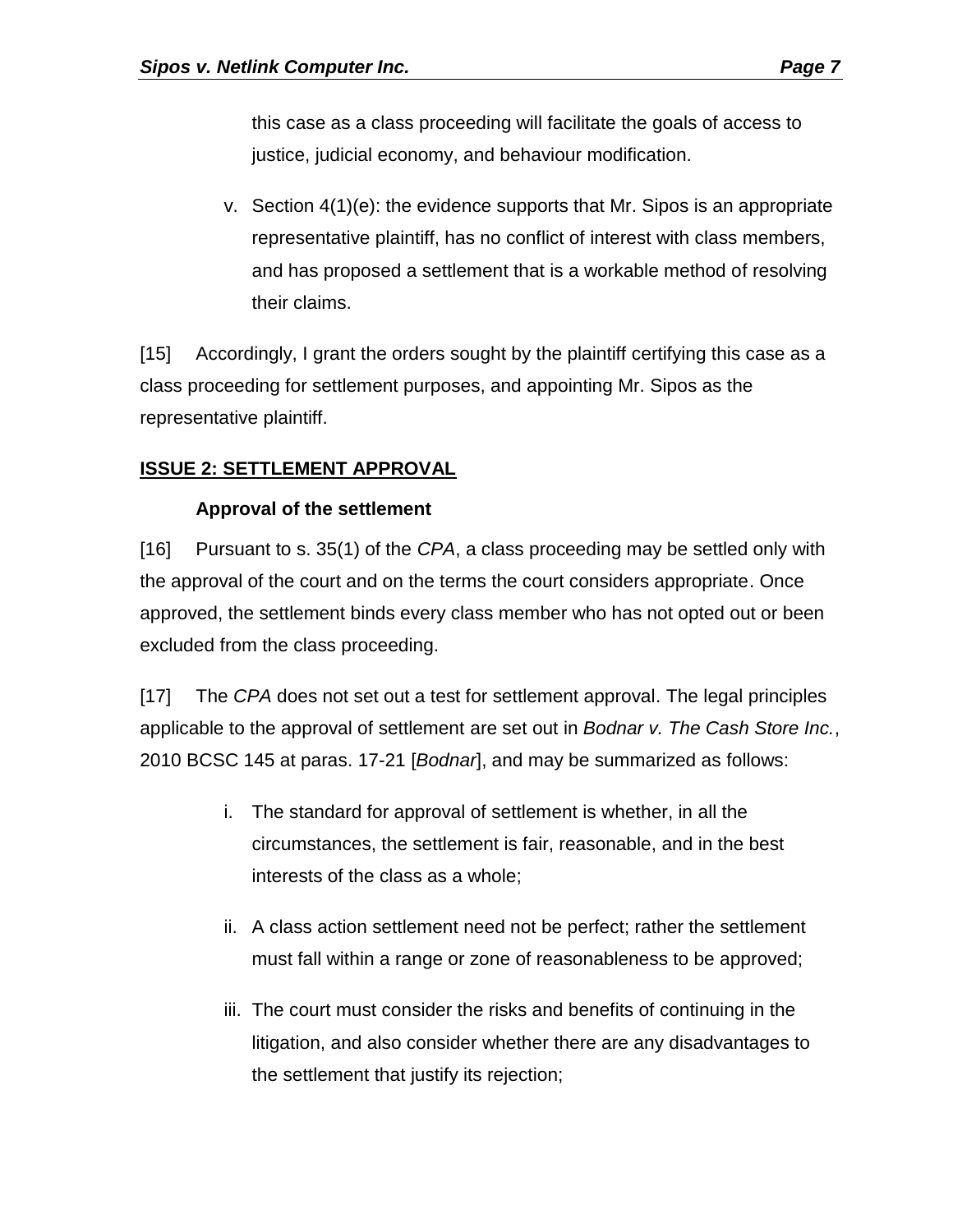- iv. The court cannot modify the terms of the parties' negotiated settlement, it can only approve or disapprove the settlement reached;
- v. The recommendation and experience of counsel are significant factors for consideration on an approval application as there is a presumption of fairness where a settlement has been negotiated at arm's length by class counsel;
- vi. The court may take into account evidence of expected participation in the settlement by class members.

[18] In the present case, there are significant litigation risks to the plaintiff in proceeding given the complexities of the claims. There are also challenges with respect to the prospect for recovery against the remaining defendants and third parties. It is the assessment of Class Counsel that the claims are strongest as against Netlink and Bowra. However, Netlink is bankrupt and has insufficient funds to satisfy existing creditors. Class Counsel was unsuccessful in their attempt to add Bowra as a defendant. The remaining defendants and third parties are not insured in respect of the claims in the action and have limited assets to satisfy any judgment.

[19] The proposed settlement provides a measure of certain recovery for class members, who otherwise face delay and uncertainty in the prosecution of the action and their ultimate recovery if successful. The distribution protocol provides an expeditious and relatively low cost means of distributing the settlement funds to class members with viable claims. Class Counsel will administer the claims process without charging further fees. It appears from the material that this settlement is the best that could reasonably be achieved in the circumstances. There are no disadvantages to the settlement that would justify its rejection.

[20] Class Counsel advise that since the start of the *Sipos* and *Warner* actions, they have maintained website and telephone contact points for class members. To date, approximately 120 class members have contacted Class Counsel. This provides some assurance of a high rate of expected participation in the settlement.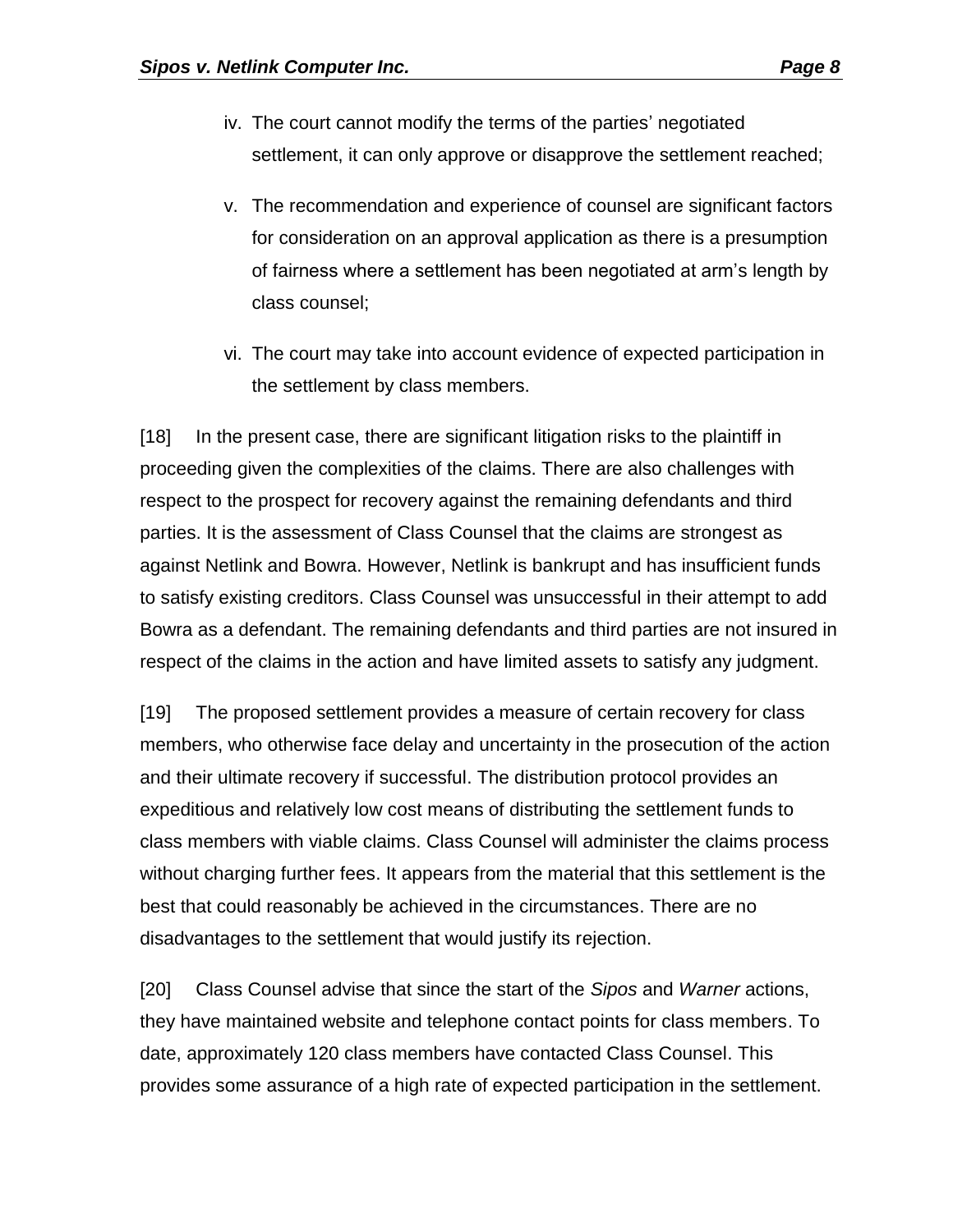[21] The settlement is recommended by Class Counsel, who have well-recognized expertise in the specialized area of class action litigation. The settlement is the culmination of efforts by Class Counsel that included factual investigation, retaining of a forensic expert, an unsuccessful application to add the trustee in bankruptcy as a defendant, preparation of comprehensive certification material, and a multi-party mediation with the assistance of an experienced commercial mediator. The settlement is supported by the plaintiff.

[22] Taking into account all of the relevant circumstances, I am satisfied that the settlement is fair, reasonable, and in the best interests of the class as a whole. I am therefore prepared to make the orders sought by the plaintiff approving the settlement, and giving effect to its terms.

### **Approval of notice**

[23] Section 35(5) of the *CPA* provides that in approving a settlement the court must consider whether notice should be given and its form and content. Pursuant to s. 19(1), the plaintiff must give notice of the certification of a proceeding to class members, unless the court dispenses with notice under s. 19(3).

[24] In the present case, the plaintiff's proposed form of notice is clear and concise. It conveys the necessary information about the certification of the action for settlement purposes, the court's approval of the settlement, and the method of opting out for those who do not wish to participate. The notice includes a dedicated contact email address for Class Counsel. The proposed method of notice is by direct email contact from Class Counsel for class members who have already been in contact, and otherwise by way of posting of the notice on Class Counsel's website and social media. The notice plan does not include newspaper advertisement given its prohibitive cost as compared to the amount of the settlement.

[25] In my view, the notice proposed by the plaintiff is sufficient. It is informative, intelligible, and conveys the necessary information to class members. The plan for posting and publication of the notice should ensure sufficient exposure to class members in the circumstances of this case.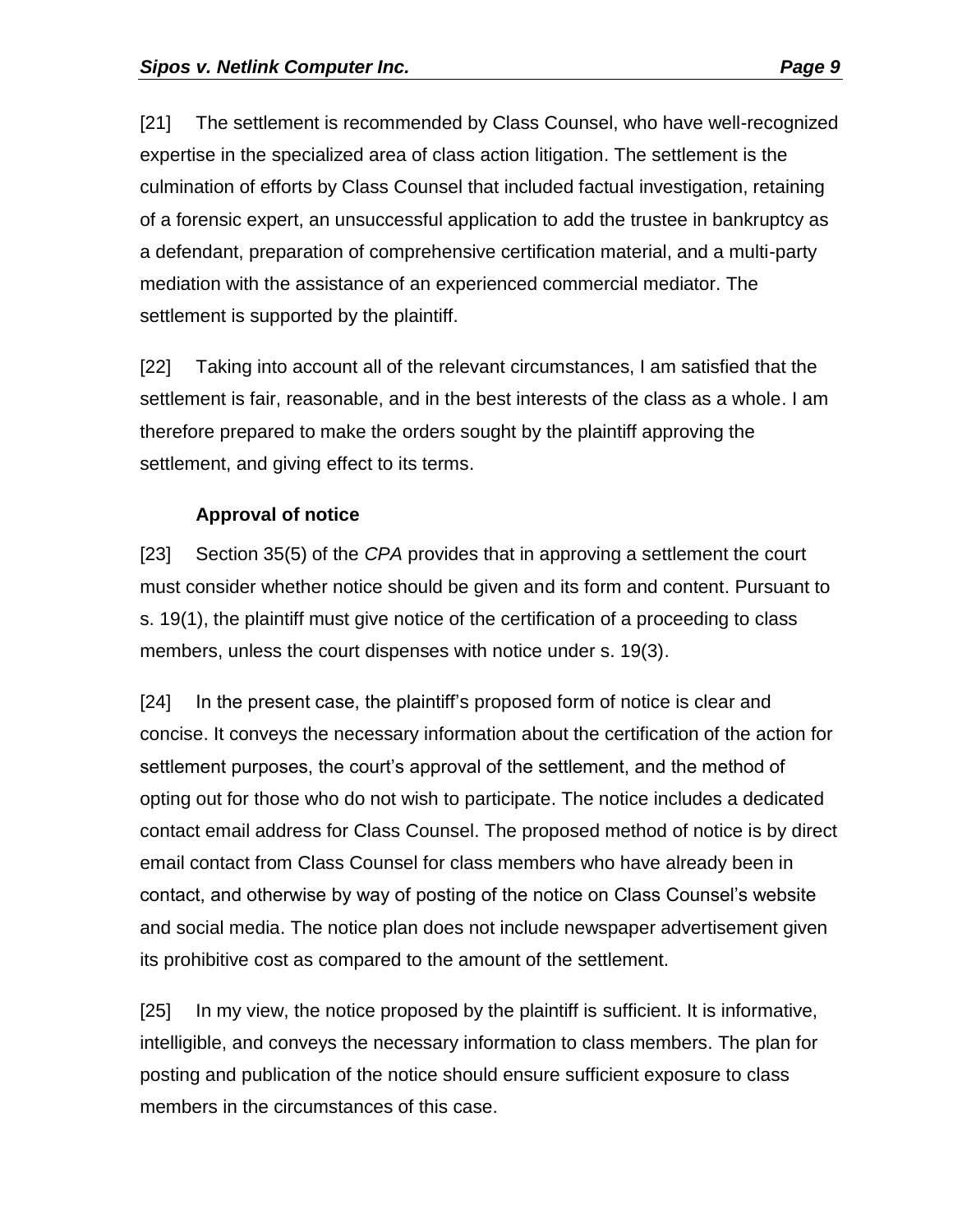#### **ISSUE 3: FEES, DISBURSEMENTS AND HONORARIUM**

#### **Legal fees and disbursements**

[26] Section 38(1) of the *CPA* provides that an agreement respecting fees and disbursements is not enforceable unless approved by the court.

[27] The object of the fee approval requirement is to ensure that the fee charged is fair and reasonable and class counsel is appropriately compensated. Given the objectives of the *CPA*, the court should ensure that class counsel who take on risky actions on a contingency fee basis are adequately rewarded for their efforts. There should be a principled basis for any reduction in fees: *Bodnar* at paras. 24-25.

[28] Class Counsel in the present case are entitled under their retainer agreement with Mr. Sipos to seek a fee of up to 35% of any recovery. However, they are only asking for an approval of a fee of 30% plus tax and disbursements. As of November 2020, Class Counsel's disbursements totalled \$56,936. A significant portion of the disbursements relates to the retainer of the forensic expert.

[29] Mr. Good, of Mathew P. Good Law Corporation, estimates that he has spent more than 150 hours across the *Sipos* and *Warner* actions, which amounts to at least \$64,000 in fees at Mr. Good's prevailing rate. Counsel at Klein Lyons LLP estimate that they have invested a similar number of hours in the prosecution of the claim, including at David Klein's higher hourly rate. I take from this that value of Class Counsel's time on this action is at least \$130,000, and likely more. The proposed fee is \$105,000 (30% of \$350,000).

[30] Class Counsel devoted significant financial and internal resources to the prosecution of this action. They took on a significant litigation risk in doing so. As I have already noted, Class Counsel are highly experienced in class action litigation, which no doubt assisted in the favourable outcome that was achieved through the mediation. Given the expense and complexity of the litigation, I accept that there was no feasible way that class members could have retained counsel on a fee-for-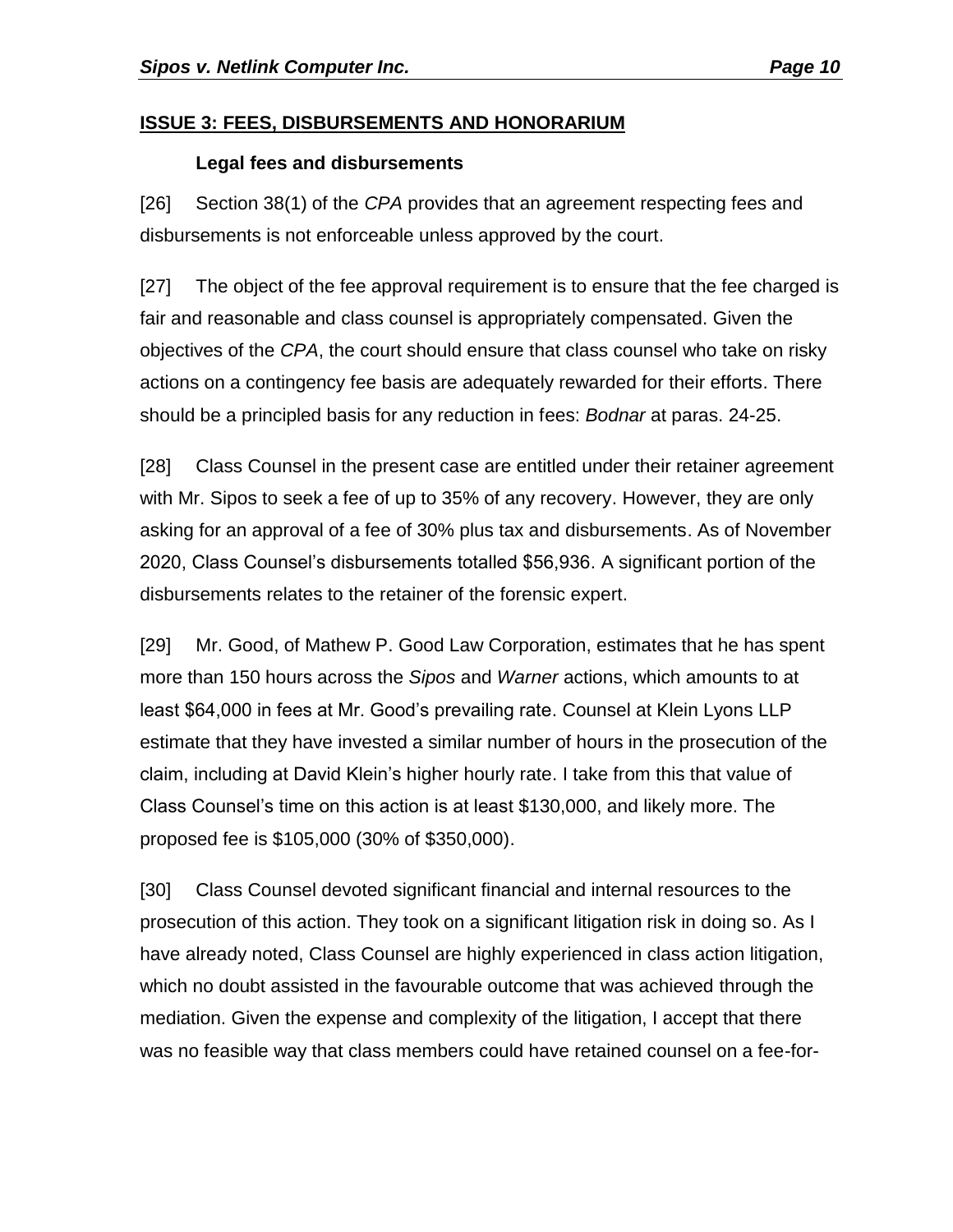service basis. A contingency fee of 30% in this case is reasonable. The plaintiff has approved it.

[31] I therefore conclude that the fees and disbursements sought are fair and reasonable and I approve them.

#### **Honorarium to the representative plaintiff**

[32] Class Counsel seeks an order for payment of an honorarium to the representative plaintiff in the amount of \$3,500 in recognition of his contributions to a successful result in this case.

[33] Although the *CPA* makes no provision for an honorarium, such payments have been made in a number of cases. The rationale is that a modest award is justified on restitutionary principles for a representative plaintiff who has expended time and effort in fulfillment of their duties and who risks exposure to costs in doing so: *Parsons v. Coast Capital Savings Credit Union*, 2010 BCCA 311 at para. 26; *Steele v. Toyota Canada Inc.*, 2015 BCSC 1014 at paras. 37-39; *Cantlie v. Canadian Heating Products Inc.*, 2015 BCSC 1225 at paras. 49-53.

[34] Mr. Sipos deposes, and I accept, that he assisted Class Counsel throughout the litigation. He facilitated contact between Class Counsel and other potential witnesses, performed his own research into Netlink that he then passed on to Class Counsel, provided instructions and discussed mediation strategy with Class Counsel, and approved the final version of the settlement agreement. The evidence supports that Mr. Sipos diligently discharged his responsibilities as representative plaintiff on behalf of the class and assisted in the achievement of a financial settlement that benefits all class members.

[35] In my view, it is appropriate to order that Mr. Sipos is entitled to an honorarium in the amount of \$3,500, payable from the settlement funds as a first charge.